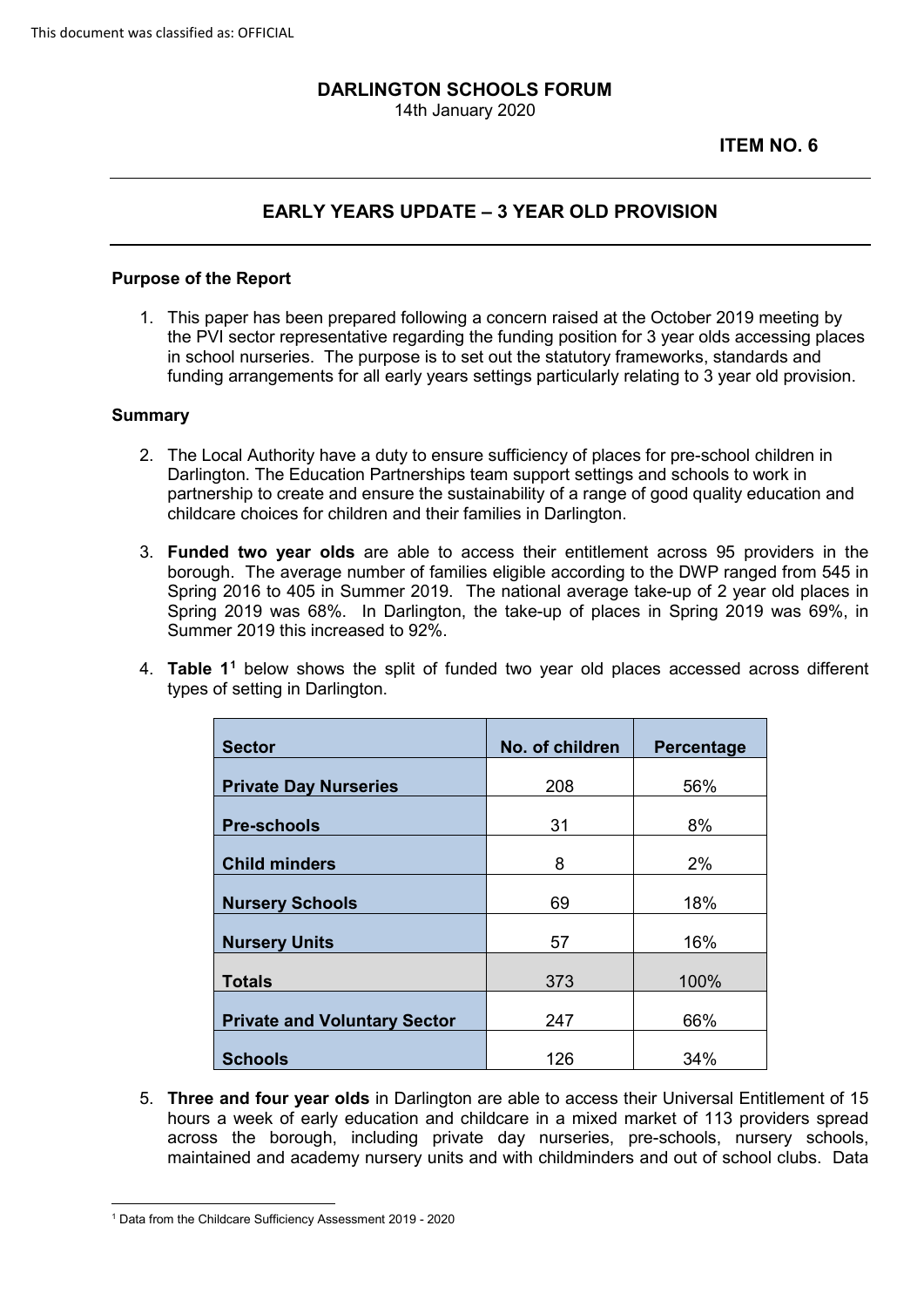indicates that in January 2019, 96% of three and four year olds were accessing their free 15 hours a week place in Darlington.

6. **Table 2[2](#page-1-0)** below shows the number of three and four year olds accessing a Universal Entitlement funded place in Summer 2019 in each sector of the local childcare market.

| <b>Sector</b>                       | No. of children | Percentage |
|-------------------------------------|-----------------|------------|
| <b>Private Day Nurseries</b>        | 311             | 29%        |
| <b>Pre-schools</b>                  | 101             | 9%         |
| <b>Child minders</b>                | 8               | 1%         |
| <b>Nursery Schools</b>              | 101             | 9%         |
| <b>Nursery Units</b>                | 567             | 52%        |
| <b>Totals</b>                       | 1088            | 100%       |
| <b>Private and Voluntary Sector</b> | 420             | 39%        |
| <b>Schools</b>                      | 668             | 61%        |

 7. Darlington consulted on funding for early years in 2017. The current funding for all early years providers is as below. Early years providers including schools may also offer additional hours or services.

| 2 year olds       | eligible children only<br>fully funded | £5.20 per hour |                                                           |
|-------------------|----------------------------------------|----------------|-----------------------------------------------------------|
| 3 and 4 year olds | 15 hour Universal<br>Entitlement       | £4.15 per hour | Plus 53p per hour<br>funded for children<br>claiming EYPP |

- 8. Schools can also admit Rising 3s. As they are classed as 3 by Ofsted, schools do not need separate Early Years registration. Children who turn three during the Christmas term may turn three during the Easter term may enter a school nursery at the beginning of the Easter term in January and children who turn three after the start of the Summer term may enter a enter a school nursery at the beginning of the Christmas term in September. Children who school nursery at the beginning of the Summer term in April.
- 9. Where schools admit Rising 3s, the DFE rules require that universal entitlement funding is paid the term after they reach their 3<sup>rd</sup> birthday as per the DfE rules. If however these children are eligible for 2 year old funding and the setting is in receipt of this funding, the funding continues until they access their early years entitlement which is the term after their  $3<sup>rd</sup>$  birthday. These Rising 3s are not included in Table 2 data.
- 10. The guidance is outlined on the DBC website: [https://www.darlington.gov.uk/education-and](https://www.darlington.gov.uk/education-and-learning/early-years-and-childcare/free-early-education-sessions/)[learning/early-years-and-childcare/free-early-education-sessions/](https://www.darlington.gov.uk/education-and-learning/early-years-and-childcare/free-early-education-sessions/)
- to the Statutory Framework for the Early Years Foundation Stage (EYFS). There are provision. Staffing must meet the needs of children, providers must ensure children are 11. All early years providers including maintained schools and academies are required to adhere specific requirements relating to staffing ratios which depend on the type of early years

-

<span id="page-1-0"></span> $2$  Data from the Childcare Sufficiency Assessment 2019 - 2020